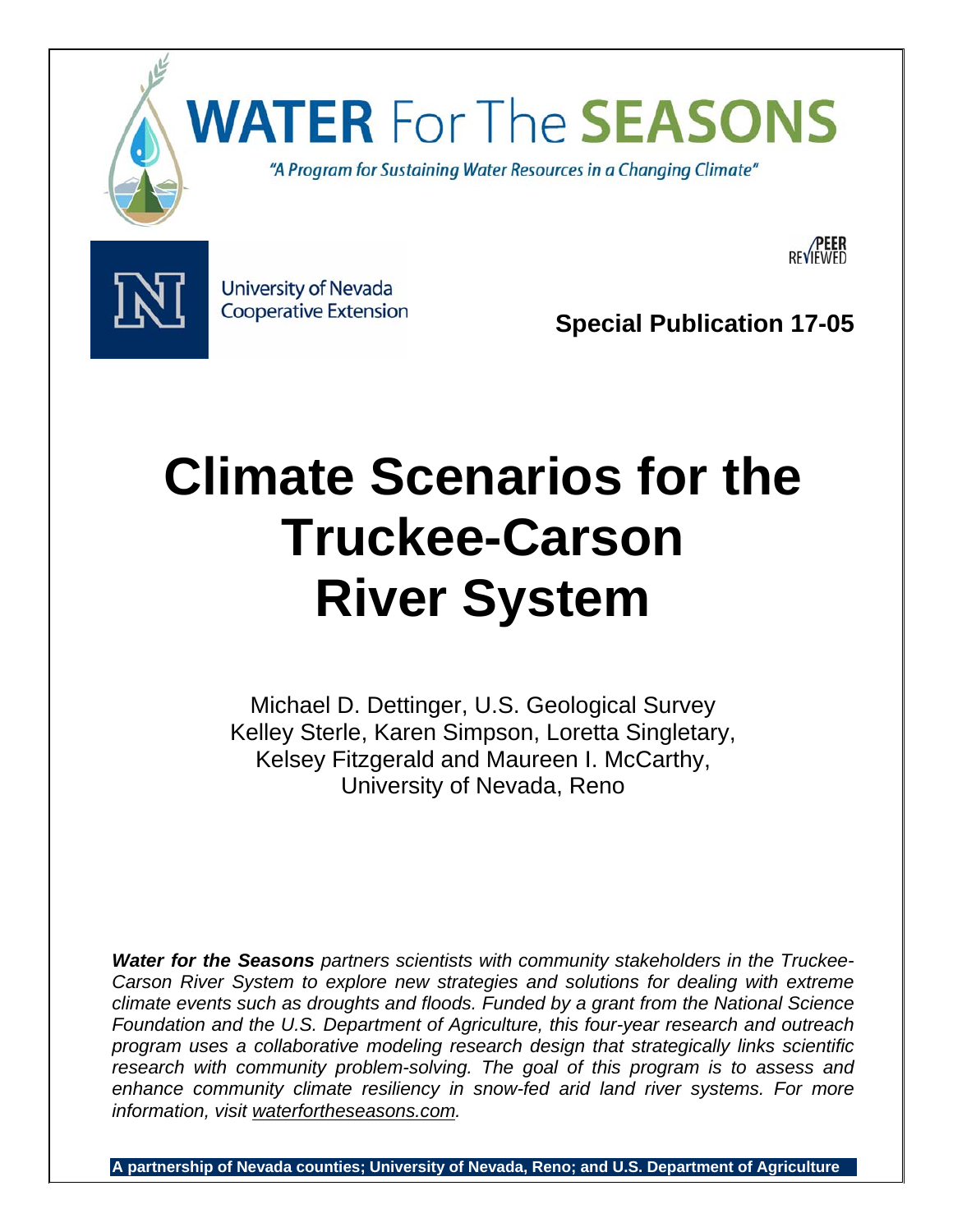## **Introduction**

Water for the Seasons partners scientists with a 12-person community-based *Stakeholder Affiliate Group* of representatives from all sectors of the water community in the Truckee-Carson River System, to collaboratively investigate options for improving water sustainability and climate resiliency through an in-depth analysis of climate scenarios. A climate scenario is a hypothetical but scientifically realistic representation of an extreme climate event, such as an extended drought or a severe winter storm.

In this study, the scenarios ultimately take the form of gridded, daily (maximum and minimum) temperatures and precipitation totals spanning the entire Truckee-Carson River System, from which meteorological inputs to various hydrologic, water-balance and watermanagement models can be extracted by other parts of the Water for the Seasons project and by other studies and stakeholders.

Climate scenarios are constructed using: 1) survey data from interviews with 66 Truckee-Carson River System water-management and water-interest organizations to identify plausible drought and high-flow events that could stress the system irreparably; 2) input from the *Stakeholder Affiliate Group* and other modelers on the Water for the Seasons team to gain additional key stakeholder input with regard to organizational survey results and to identify the most pressing water-management issues being faced in the system; and 3) historical climate datasets used to simulate possible future conditions.

These stakeholder-informed climate scenarios provide inputs into a suite of models that aim to represent hydrologic conditions and operations within the Truckee-Carson River System (as illustrated in Figure 3), to explore potential impacts of climate extremes on the watershed and its communities.

The purpose of this fact sheet is to provide background information on how Water for the Seasons climate scenarios are constructed. Information on the hydrologic modeling process, study results and analyses of individual climate scenarios will be explored in subsequent publications and technical reports.

### **Climate in the Truckee-Carson River System**

Annual precipitation totals within the Truckee-Carson River System are highly variable and dictated in large part by the presence or absence of *atmospheric rivers,* or ARs, which are narrow bands of water vapor in the atmosphere that transport warm, moist air from the tropics. Along the West Coast of the United States, atmospheric river storms often result in heavy precipitation and flooding. Occasionally, atmospheric rivers reach further inland and bring heavy rain or snowfall to the Truckee-Carson River System and eastern slope of the Sierra Nevada (Albano et al., 2014; 2016; Rutz & Steenberg 2014).

In the Truckee-Carson River System, large floods and high-flow events occur during years with large numbers of atmospheric river storm events. About three-quarters of all peak-flow events greater than 5000 cubic feet per second (cfs) on the Truckee River at Reno, Nevada, have occurred during atmospheric river storms (see Figure 1; Albano et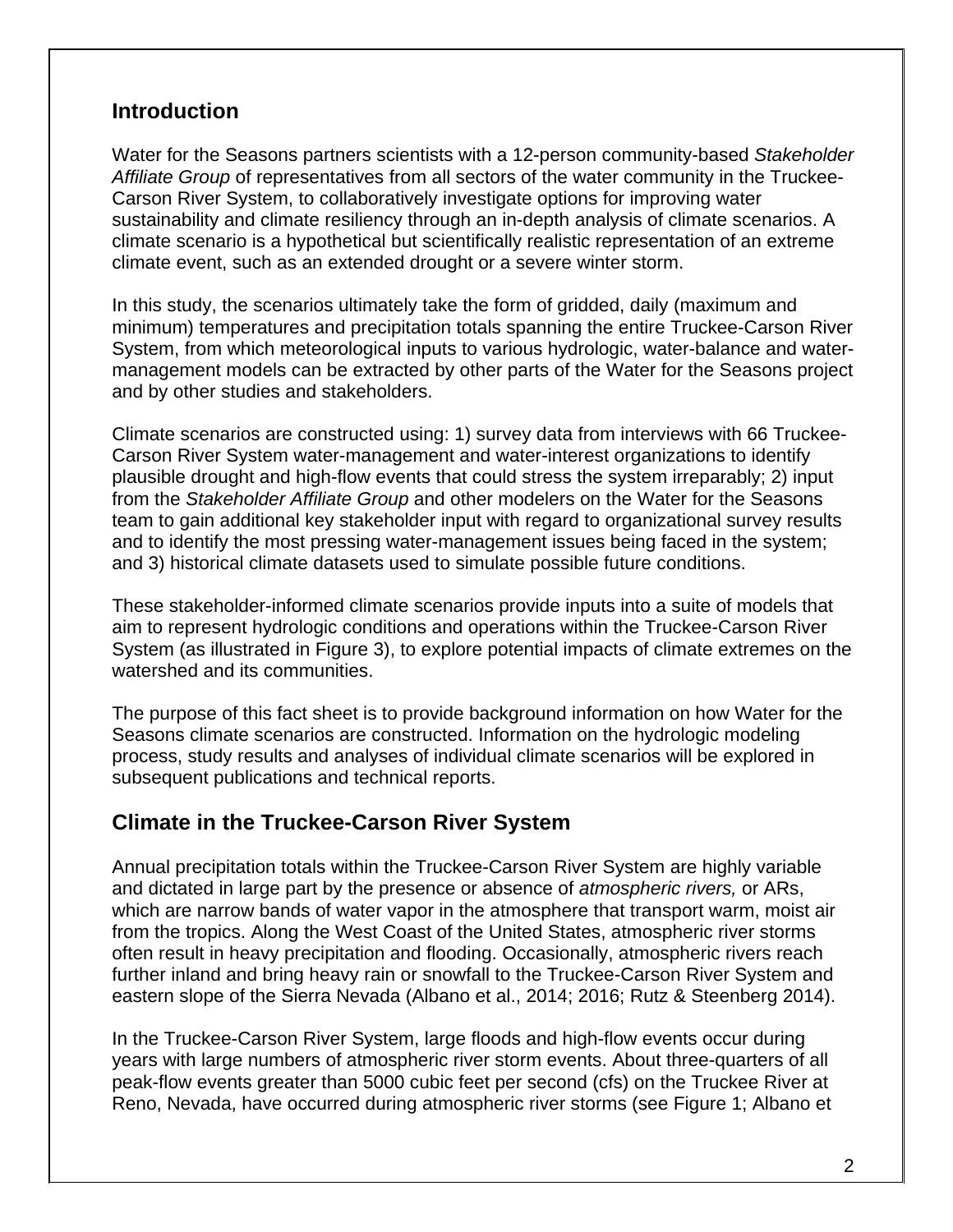al., 2016). In this system, atmospheric rivers occur approximately 12 days per year (Dettinger, 2015).

When atmospheric rivers are less frequent, the Truckee-Carson River System experiences droughts. Long periods with few atmospheric rivers can result in multiyear droughts, such as the 2012-2015 drought in California and Nevada (Dettinger, 2015; 2016). During this period, above-average temperatures and below-average snowpack depleted water storage reserves and created resource-management challenges for many water-management agencies and water users. Because of unprecedented uncertainties and challenges related to the 2012-2015 drought, representatives from watermanagement organizations and the *Stakeholder Affiliate Group* indicated that climate scenarios involving long-term drought were of primary interest.

In the Truckee-Carson River System, multiyear droughts (including the 1987-1994 drought-of-record) have sometimes been punctuated with wet years or periods of flooding, creating additional challenges for water managers and water users. In addition to exploring the effects of long-term drought, this program's climate scenarios incorporate possible periods of heavy precipitation.



**Truckee River at Reno, Nevada, Annual Peak Flows, 1948-2013** 

**Percentage of Years With Peak Less Than Y-axis Value** 

**Figure 1. The majority of large peak flow events (greater than 5000 cubic feet per second) on the Truckee River at Reno, Nev. are associated with atmospheric river storms (Albano et al., 2016).** 

## **Why use climate scenarios?**

By focusing in-depth on a small number of stakeholder-informed climate scenarios, the research team shares with the *Stakeholder Affiliate Group* a set of plausible hydrologic conditions and challenges that are best suited to uncovering realistic and informative vulnerabilities and management options to respond to and explore. *Stakeholder Affiliate*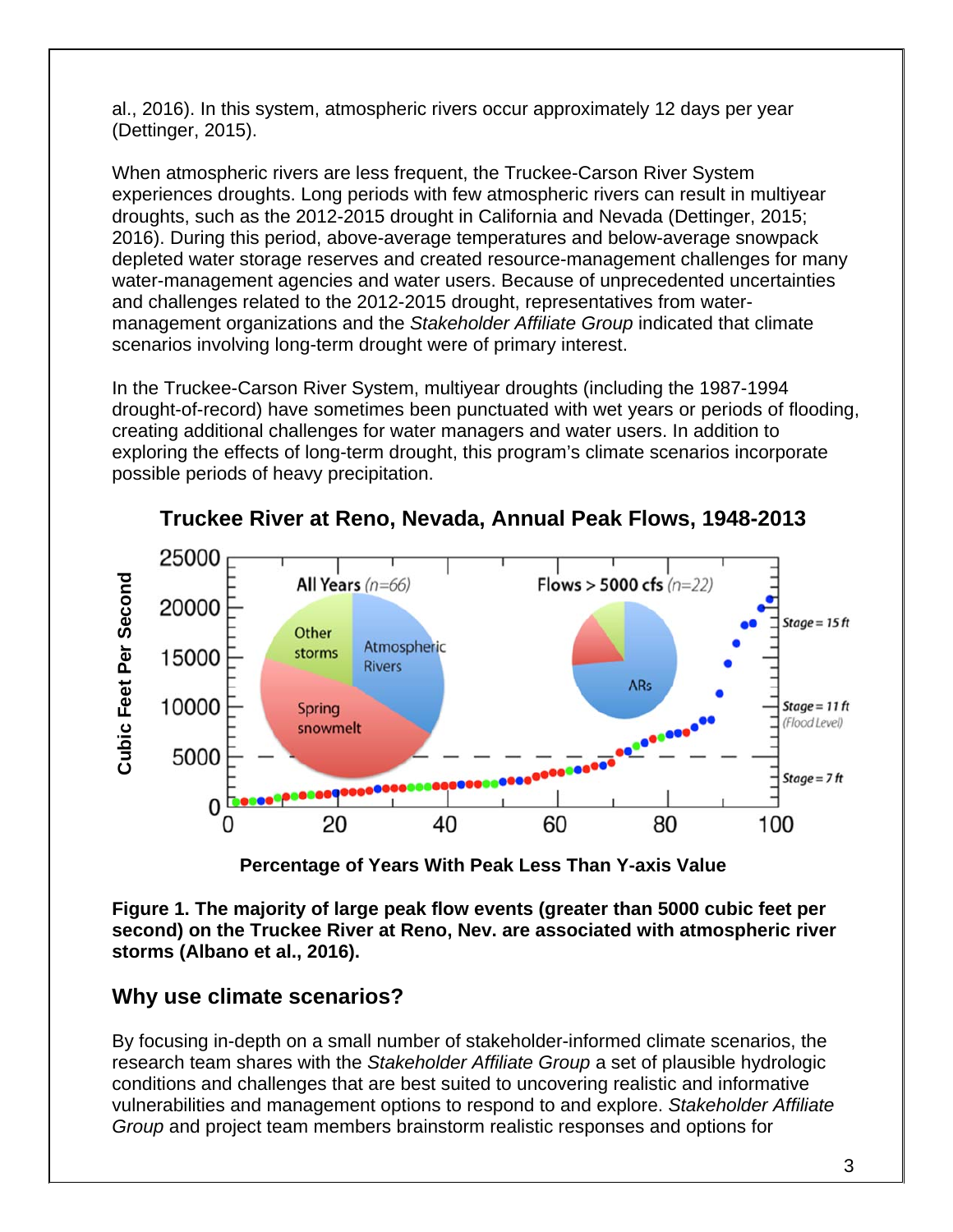enhancing the climate resiliency of their organization or greater community in adapting to drought and other climate extremes. Limiting the number of scenarios allows for more detailed analyses of geographically specific data.

## **Building a scenario**

Researchers use a five-step process to develop climate scenarios. Iterations and adjustments help to ensure that results are useful and relevant to *Stakeholder Affiliate Group* participants in planning for greater climate resiliency.

#### **Step 1: Develop a storyline.**

Each climate scenario begins with a storyline – a description of a scientifically plausible sequence of climate events in the Truckee-Carson River System, such as a series of drought years or a sequence of wet-year to dry-year transitions that can be explained in terms of realistic sequences of large-scale climatic conditions and variations. The research team and *Stakeholder Affiliate Group* participants collaboratively select storylines to produce scenarios that will be as scientifically informative and useful as possible for the group.

#### **Step 2: Compile and adjust data.**

Once a storyline has been developed, program scientists compile corresponding weather data. In storylines based on historical scenarios, data are compiled by piecing together historic climate records to create sequences of appropriate duration and severity. Data are adjusted as needed to account for rising air temperatures or other projected future change (see Figure 2).



**Figure 2. Data are compiled by piecing together historic records to create sequences of the appropriate duration and severity (Dettinger, 2015).**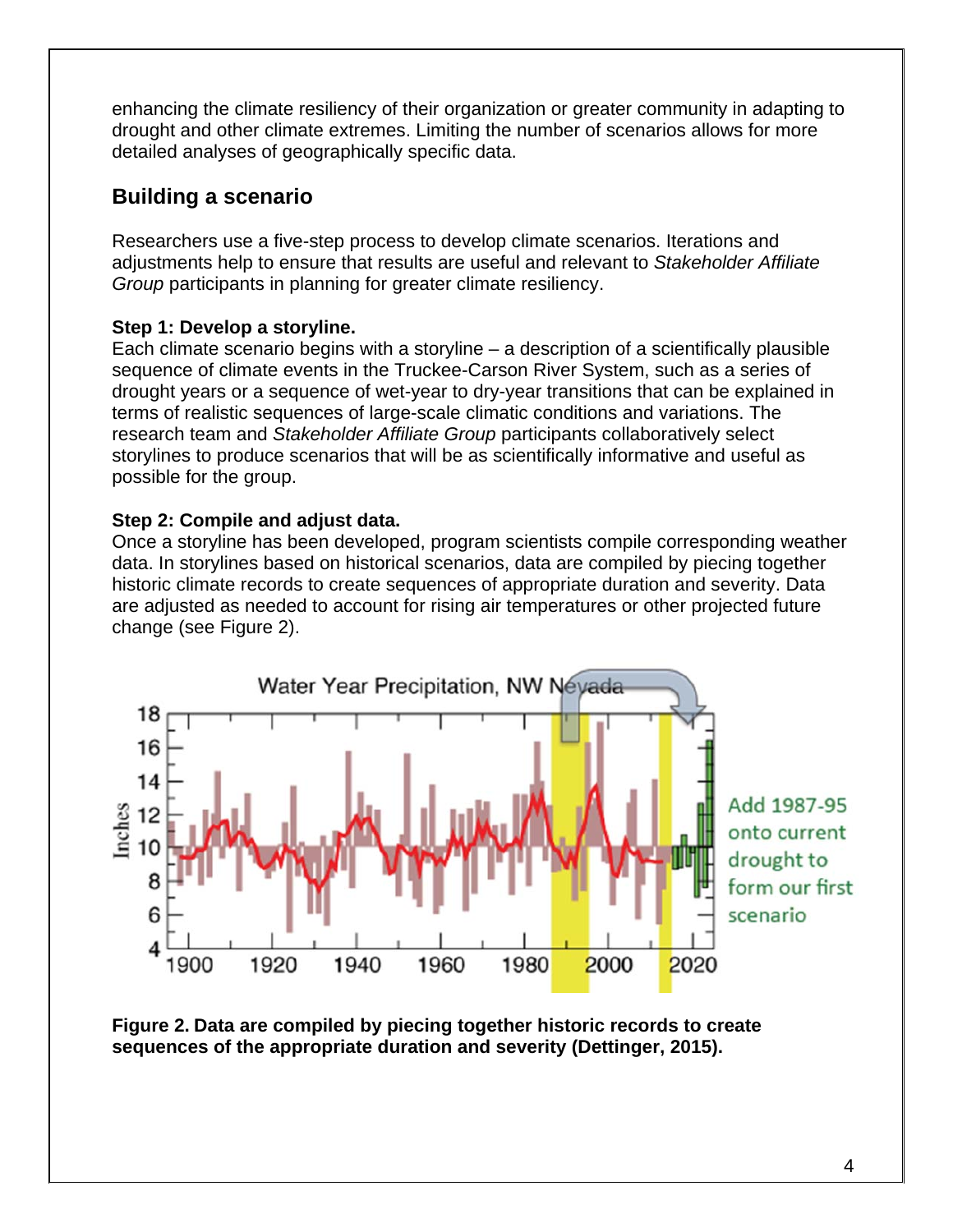In storylines based on projected future conditions, data are obtained from global climatemodel outputs that have been downscaled to represent the corresponding detailed conditions in the Truckee-Carson River System. Downscaling is a statistical process that converts large-scale climate variations varying over hundreds of miles into highly resolved (discerning features 3 to 5 miles across) weather data (Pierce et al., 2014). In storylines reflecting prehistoric events (such as the megadroughts of the medieval period), historical records are modified to reflect plausible ways that those past conditions could have happened, allowing those past events to be represented in great and plausible detail.

#### **Step 3: Integrate climate scenario data into physical and operations models.**

The meteorological events are run through a series of models (see Figure 3) to assess potential impacts of each scenario, including:

- Watershed models that show the effects on high-altitude runoff generation in the headwaters;
- Flow models that show the effects on interactions between surface water (SW) and groundwater (GW); and
- Operations models that show the effects of drought on lake levels and reservoir storage, and simulate decision-making by water users and others.



**Figure 3. Climate scenario data is run through a suite of models to assess potential impacts on the Truckee-Carson River System.**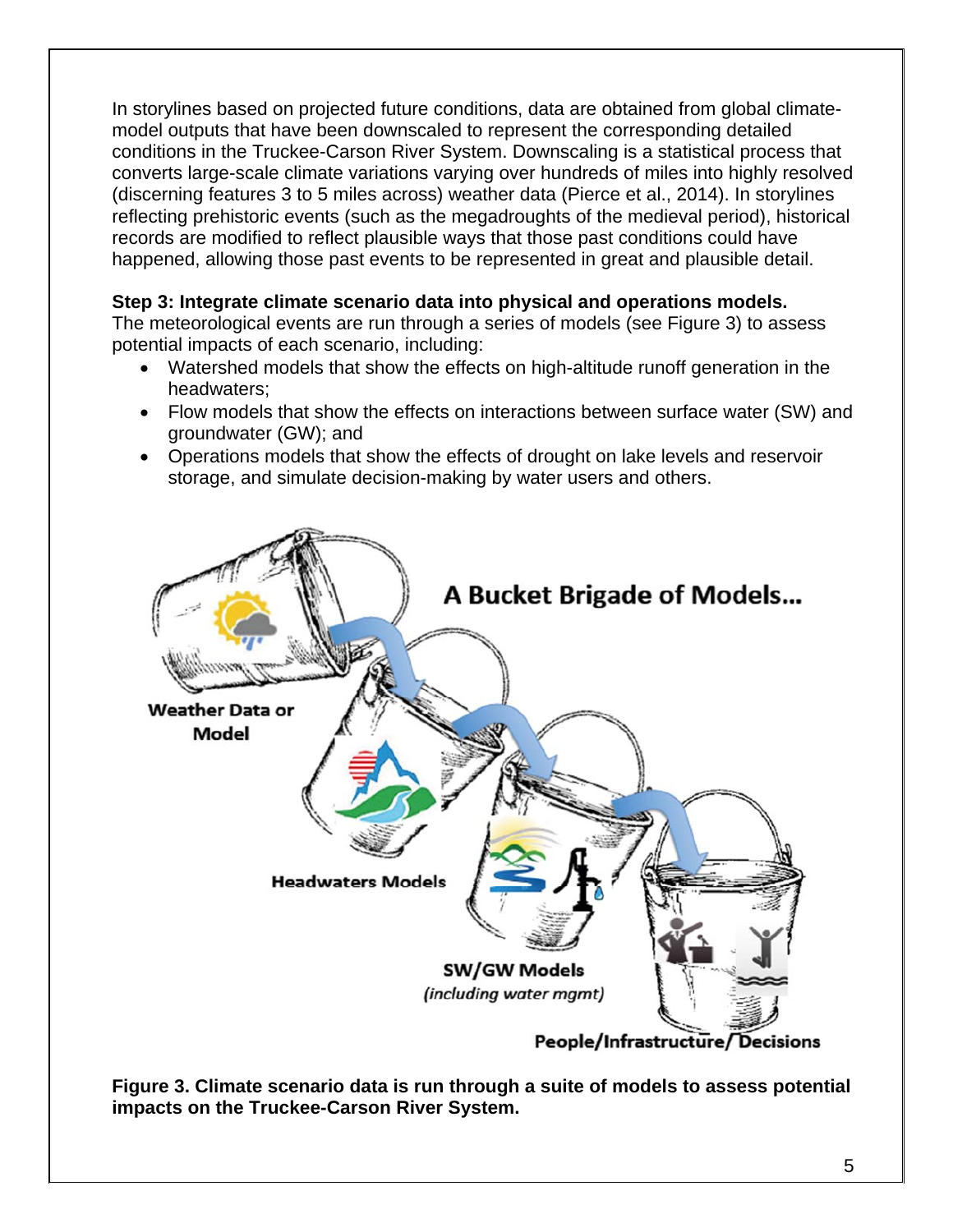#### **Step 4: Analyze results.**

The potential impacts of each stakeholder-informed climate scenario are assessed and discussed with *Stakeholder Affiliate Group* participants. Scenarios are used to explore how the impacts of modern droughts differ from historic droughts, and how increasing air temperatures might influence water resources and environmental conditions during future drought situations. The goal of this collaborative modeling activity is to come away with an improved understanding of water resources in a changing climate, and to explore water management options available for coping with or adapting to extreme climate scenarios.

#### **Step 5: Adjust and iterate.**

Feedback from the *Stakeholder Affiliate Group* is used to adjust climate scenarios as needed, reiterating through any steps that participants recommend revisiting. When a particular scenario has been addressed to the satisfaction of the scientists and *Stakeholder Affiliate Group*, **Step 1** may be revisited to address additional situations that may present future stressors for water managers and users.

## **Proposed Climate Scenarios**

Members of the *Stakeholder Affiliate Group* collaborate with the project research team to select climate scenarios to explore during the course of this project. Proposed scenarios include:

#### **1. THIRTEEN-YEAR MODERN DROUGHT**

*How will the Truckee-Carson River System fare if the 2012-2015 drought continues, and what will it take to end this drought?* 

During the summer of 2015, the Water for the Seasons team interviewed 66 organizations within the Truckee-Carson River System, and learned that many organizations considered the 2012-2015 (current) drought to be the worst drought they had experienced (Singletary, Sterle & Simpson, 2016). Many reported that conditions during this four-year drought were already as bad as they could imagine. However, in the Truckee-Carson River System, the longest drought in recent decades lasted for eight years (1987-1994). A similar, more severe, eight-year drought occurred from 1928-1936 (Horton, 1997).

Per the requests of the organizations interviewed and the *Stakeholder Affiliate Group*, the first climate scenario explored the potential consequences of a continuation of the 2012- 2015 drought. To model this scenario, researchers linked together conditions from the 1987-1994 drought to the end of the 2012-2015 drought. The drought of 1987-1994 included two above-average water years (1989 and 1993), and ended with an extremely wet year (1995). All together, this scenario constitutes a 13-year drought interspersed with a near-normal, a slightly above normal, and then a very wet year to allow the research team and *Stakeholder Affiliate Group* to evaluate how wet things would have to be to break a drought as persistent as this current drought.

Air temperatures during the current drought have been higher than they were during the 1987-1994 drought. To better represent the temperatures of what a repeat of the 1987- 1994 drought might look like today, the Water for the Seasons team modeled two versions of this scenario: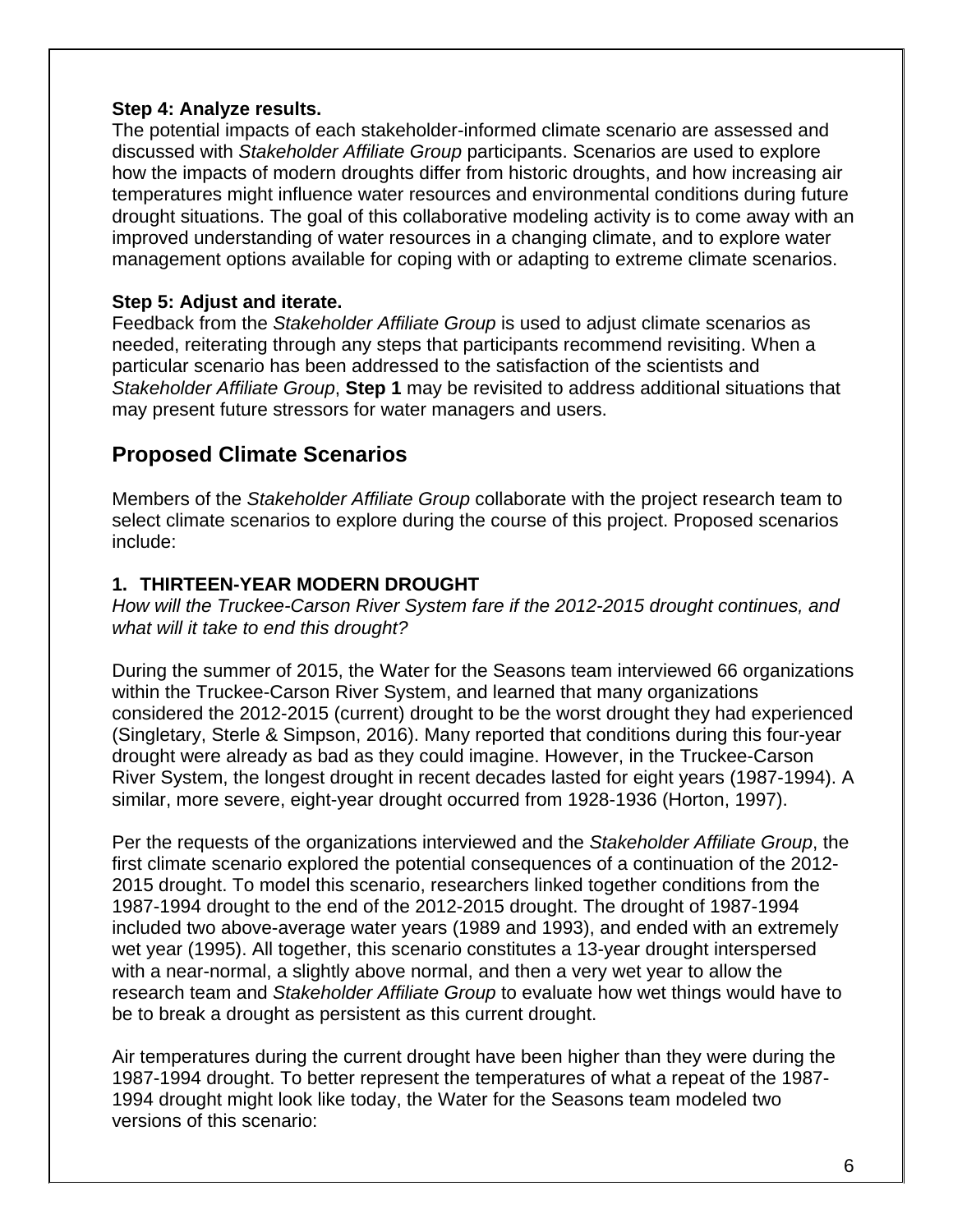- **1a)** Temperature for the 1987-1995 drought was nudged upward to bring the mean (historical) temperature closer to that which was experienced during the 2012-2015 period. Data from 2012-2015 were not altered.
- **1b)** All temperatures were adjusted for future warming, reflecting the average temperature changes in projections for 2051-2070 climate by 31 different climate models under low and high-greenhouse gas emissions in the future.

These scenarios were made by piecing together the observed sequences of daily precipitation, and minimum and maximum temperatures on a 4-kilometer grid over the study area for the selected water years in daily PRISM fields (PRISM datasets are gridded historical estimates of basic surface-meteorological elements – precipitation, minimum temperature, maximum temperature, and several measures of humidity – covering the conterminous U.S., produced by the Northwest Alliance for Computational Science & Engineering (NACSE) at Oregon State University (DiLuzio et al., 2008; prism.oregonstate.edu). Temperatures were then adjusted uniformly in time as described above.

The temperature adjustments for Scenario 1a were just the differences between average temperatures during the 2012-2015 and 1987-1994 periods, and were computed and applied on a grid-cell-by-grid-cell basis. The temperature adjustment for Scenario 1b was computed as the average amount of warming by 2050 over the Truckee-Carson River System area as a whole in simulations by 31 global-climate models responding to highand low-greenhouse gas emissions scenarios. The area-wide amount of warming was applied uniformly over the entire study area in Scenario 1b.

#### **2. DUST BOWL DROUGHT (1928-1936)**

*How would the Truckee-Carson River System fare today under Dust Bowl drought conditions?* 

Organizational survey results showed that the Dust Bowl drought of 1928-1936 also stood out in some stakeholders' memories as one of the region's worst droughts (Singletary, Sterle & Simpson, 2016). The Dust Bowl drought lasted eight years and was more severe than recent droughts, but occurred under conditions where air temperatures were lower than they are today and fewer people lived in the region.

Thus the second proposed scenario, the Dust Bowl scenario, might allow the program team and *Stakeholder Affiliate Group* to investigate how today's system would fare under Dust Bowl drought conditions, incorporating challenges related to higher air temperatures, greater water demand, existing water law and aging infrastructure.

Daily PRISM data sets are only available since 1981, so the data source used for Scenario 1 cannot be used to construct the Dust Bowl scenario. However, Livneh et al. (2013) have produced a related data set of daily temperatures and precipitation over the conterminous U.S. for 1915-2011, but on a 6-kilometer grid instead of the 4-kilometer PRISM grid. Data from the Dust Bowl era in this data set can be used as the source of this second drought scenario, with temperature adjustments applied (as in Scenarios 1a and 1b) to construct a "modern" and "future" version of that earlier drought.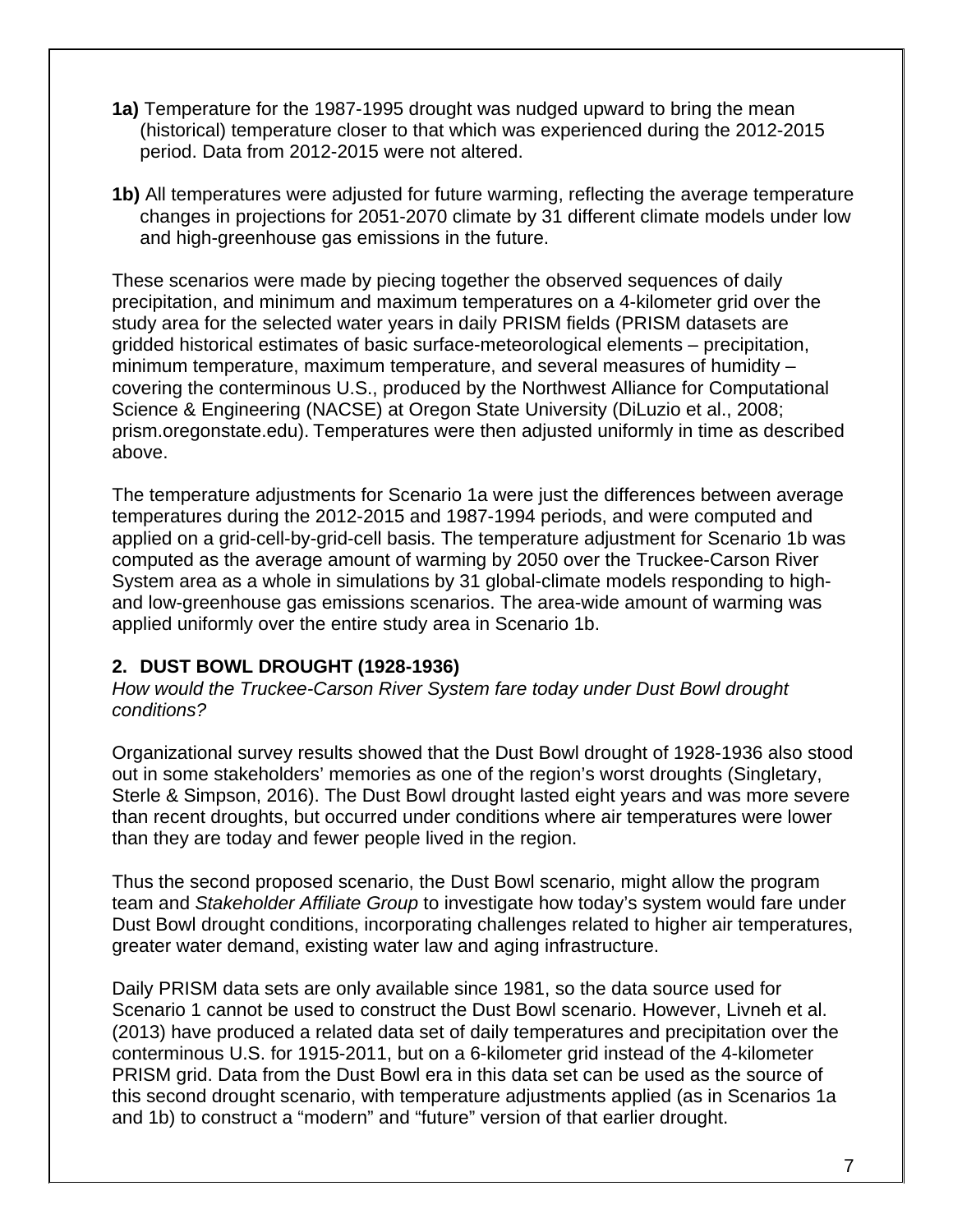#### **3. MEGADROUGHT SCENARIO**

*How severe could a Truckee-Carson River System drought be?* 

Tree ring records from northern Nevada show evidence of megadroughts, which are droughts that lasted from decades to centuries (Cook et al., 2004). In the Tahoe Basin, the most well-known megadrought occurred between 800 and 1250 A.D. During that time, precipitation was less than 60 percent of normal, and the surface of Fallen Leaf Lake dropped 130-200 feet below its present-day elevation (Kleppe et al., 2011). In consultation with the *Stakeholder Affiliate Group*, the Water for the Seasons team may investigate the effects that a similar modern-day megadrought would have on the Truckee-Carson River System.

The tree ring record shows that in 98 percent of megadrought years, precipitation deficits were within the range of modern dry years (e.g., for California's Central Valley, reported in Malamud-Roam et al., 2007). These ancient droughts became megadroughts because drought years came so frequently (almost nonstop), not because the years individually were so dry.

To model the effects of a modern-day megadrought, researchers must construct a plausible version of daily weather events that might result in the tree ring-estimated annual precipitation totals observed during historic megadroughts. Ninety-eight percent of the time, the precipitation total estimated from a tree ring that grew during each year in these megadrought periods is similar to the total in at least one historical year. The detailed meteorological data from that historical year with approximately the same precipitation total can be concatenated (e.g., linked from the same historical-data source used in Scenario 2) to construct a highly detailed and plausible representation of what the details of the meteorology during that year in the megadrought era could have looked like. To represent the remaining 2 percent of megadrought years that fall below the range of historical totals, adjustments to the historical data will need to be made, either by uniformly scaling down daily precipitation amounts throughout the record from a randomly selected historical year or by deleting randomly selected large storms (Dettinger, 2016) from a historical year to achieve an annual precipitation total that mimics the especially dry megadrought precipitation total.

There is no reason to expect that daily precipitation (or temperature) sequences during the ancient megadrought years were precisely the same as during the similar historical years, but the constructed sequences based on historical years would be a plausible way that the precipitation totals during the ancient megadrought period could have occurred. The aim of this scenario is to explore how a plausible megadrought sequence would impact the Truckee-Carson River System, not to try to reproduce exactly (at daily and 6 kilometer resolutions) what happened in those distant past events. The latter is impossible; we will never know the day-to-day events that led to these megadroughts. However, the plausible example, constructed from historical sources, will provide a reasonable basis for exploring what the challenges and potential solutions to a megadrought event under modern water-management conditions would be.

Temperatures would be those observed on the same historical days selected to construct the precipitation scenario to ensure that weather events in this scenario are internally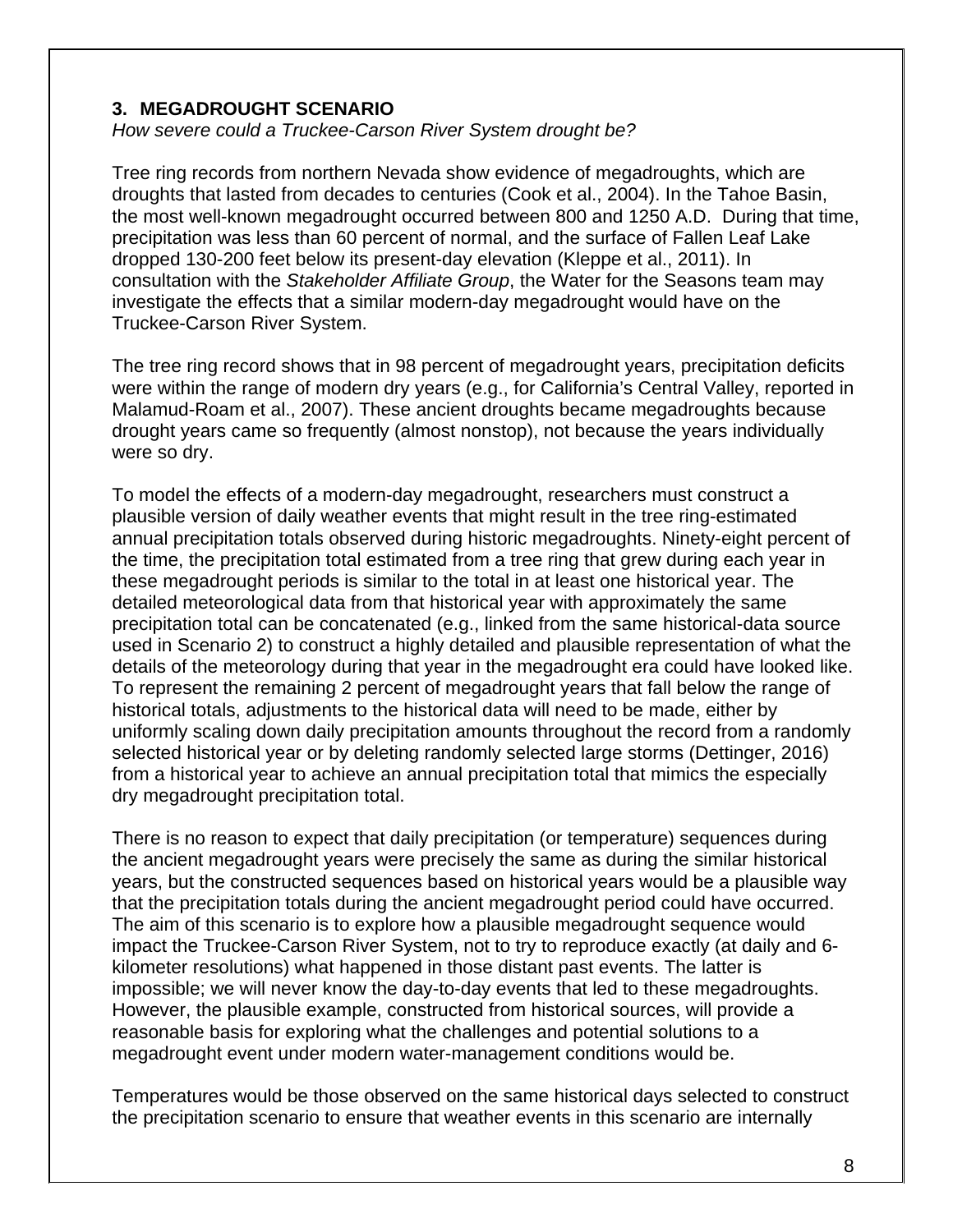consistent (e.g., wet days generally remain cooler than dry days, largest storms are mostly also warm storms). However, the temperatures used in a scenario intended to be a modern version of one of the ancient megadrought episodes would probably need to be adjusted much as in Scenarios 1 and 2 were adjusted in order to represent the effects of recent and future warming trends.

#### **4. CLIMATE CHANGE PROJECTION SCENARIO**

*How do historical droughts compare with droughts of the future?* 

To assess the specific risks associated with projected future drought scenarios, a fourth climate scenario might examine the impacts that specific examples of droughts from amongst recent climate change projections might cause. A few dozen projections of global climate change have been downscaled to fit the climatic conditions in the Truckee-Carson River Basins on a 6-kilometer grid (Pierce et al., 2014) in a form that is consistent with the Livneh et al. (2013) gridded historical data sets mentioned for Scenario 2 above. A particular drought episode can be extracted from those downscaled projections and used to investigate the characteristics and impacts of a long-term drought under climate change.

For example, Figure 4 (next page) shows an inventory of the driest and wettest decades found in recent climate-change projections by 10 global-climate models. Depending on whether the study chooses to explore an example of a very warm future drought, a very severe (precipitation deficient) but only moderately warm drought, or some mix of the two, the model and decade that offers that combination can be readily identified from the collection of projections presented there.

#### **5. WET SCENARIO**

*How does a wet climate scenario impact the system?* 

Early on, the *Stakeholder Affiliate Group* indicated that the project would want to be sure that the project's modeling and recommendations for addressing droughts don't inadvertently reduce its capacity for accommodating floods and wet periods. Thus, Water for the Seasons is likely to include at least one wet scenario.

One strategy for developing a wet scenario could parallel the selection process (and utilize the same downscaled-climate data sets) described in Scenario 4. Figure 4 shows the inventory of the wettest decades in climate-change projections by 10 climate models. As with Scenario 4, a wet scenario could be constructed from some preferred combination of future warming and extreme wetness by selecting one of the episodes shown, and then extracting that decade's climatic conditions from the downscaled projections.

Alternatively, a historical, or even prehistorical, wet epoch could be selected from one of the data sources used in any of the preceding scenarios to construct a suitable wet scenario for evaluation. Pursuance of this wet scenario depends on the particular aims of the Water for the Seasons team and *Stakeholder Affiliate Group*.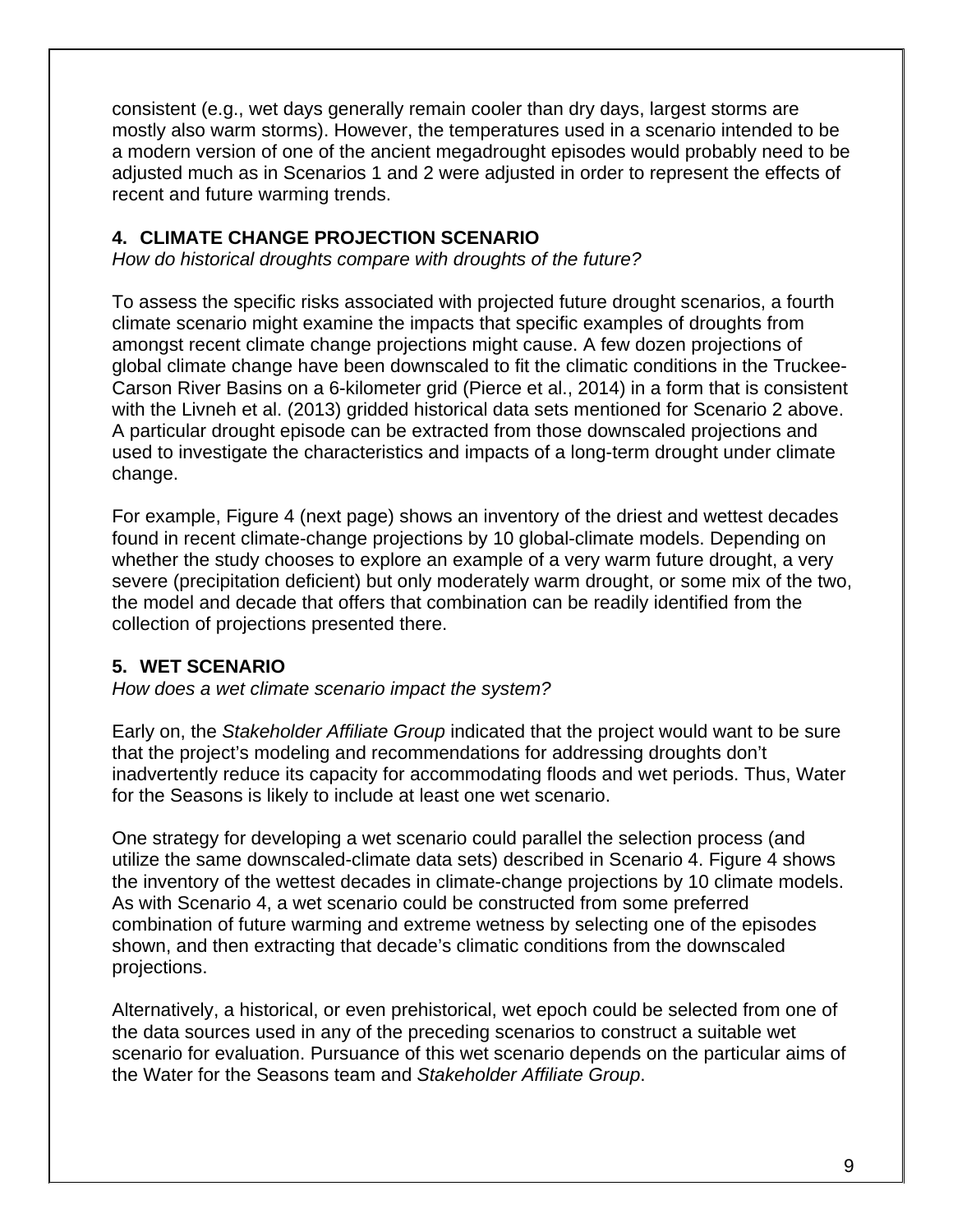

**10-Year Average Warming Above Historical Normal, °C** 

**Figure 4. An inventory of the wettest (top) and driest decades found in projections of 21st century climate over the headwaters of the study area by 10 global climate models responding to rapidly increasing greenhouse-gas concentrations in the atmosphere throughout the 21st century (the so-called RCP8.5 scenario), ranked by how warm the decades are relative to historical (1951-2000) simulated temperatures by each model, on the horizontal axis, and by how wet or dry (in relative terms) the simulated decades are, on the vertical axes.** 

## **Conclusion**

The strategy of developing and exploring the kinds of extreme climate scenarios described here is a fundamental part of the Water for the Seasons study plan. By focusing on the relatively short-term but extreme climate episodes that have been chosen, under guidance from stakeholders and scientists, the study can address problems, responses and adaptations of the water-resources systems of the Truckee and Carson River Basins in more detail, spending less effort on near-average situations than in other studies that spread efforts across many more and much longer climate scenarios. In order for this strategy to work, however, the climate-extremes scenarios need to be well targeted (with the help of stakeholders) and physically defensible and plausible.

Outputs from these climate scenarios are used as inputs to the whole range of water models that the Water for the Seasons project has developed to simulate change across the Truckee-Carson River System (Figure 3; Sterle, Singletary & Pohll, 2017). These methods described above reflect our study's responses to the often-competing need of Water for the Seasons to select scenarios that stress the Truckee-Carson River System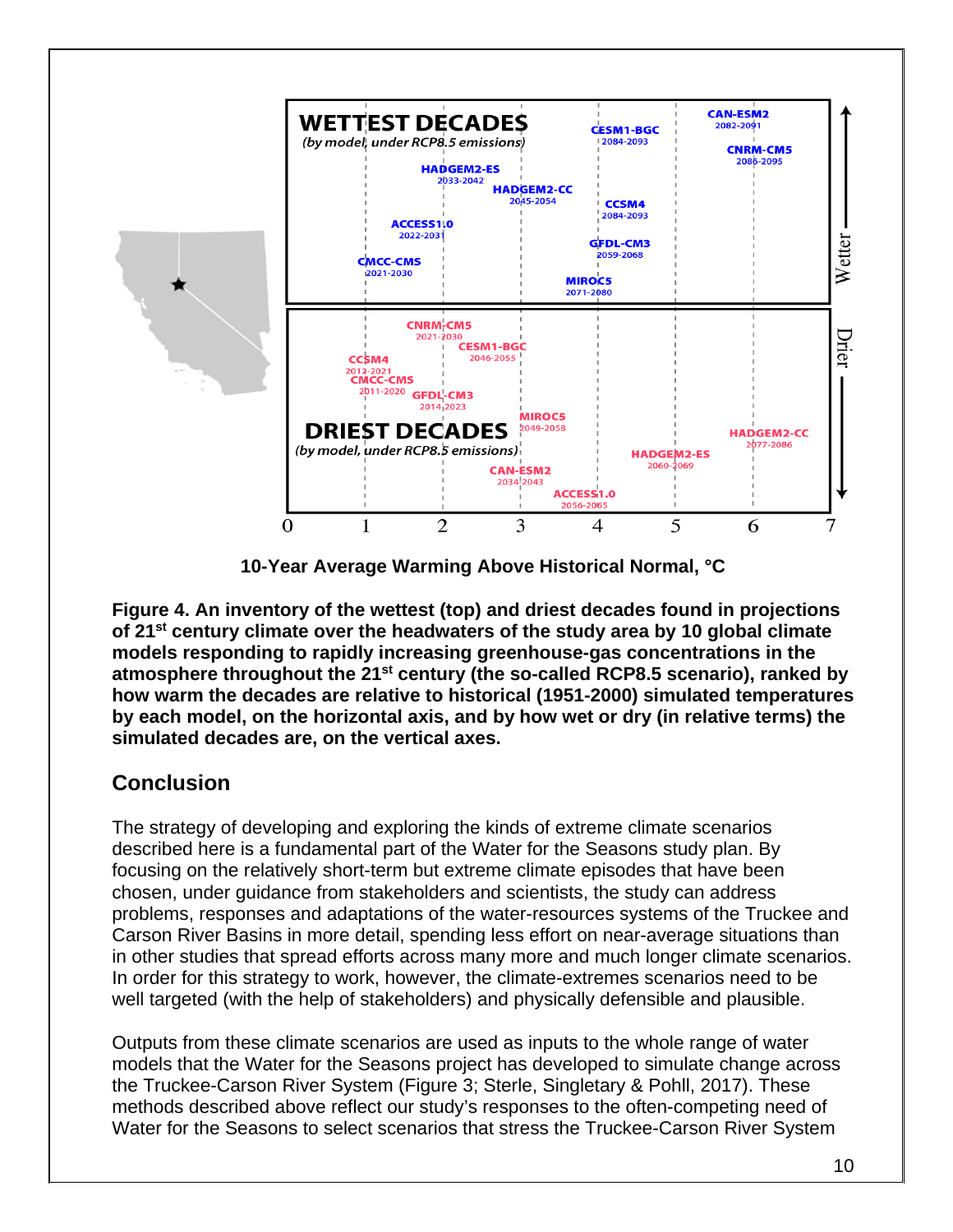in new and (generally) different ways than the most extreme situations in the modern historical period, while maintaining scientific defensibility.

### **References**

- Albano, C., Cox, D.A., Dettinger, M.D., McCarthy, M., Schaller, K. and Wellborn, T. (2014). Arkstorm@Tahoe -- Stakeholder Perspectives on Vulnerabilities and Preparedness for an Extreme Storm Event in the Greater Lake Tahoe, Reno, and Carson City Region. University of Nevada Cooperative Extension Special Publication: Reno, NV, USA, (SP-14-16). Retrieved from: https://www.unce.unr.edu/publications/
- Albano, C.M., Dettinger, M.D., McCarthy, M.I., Welborn, T.L. and Cox, D.A. (2016)*.* Application of an extreme winter storm scenario to identify vulnerabilities, mitigation options, and science needs in the Sierra Nevada mountains, USA: Natural Hazards, 80, 879-900, DOI 10.1007/s11069-015-2003-4.
- Cook, E.R., Woodhouse, C.A., Eakin, C.M., Meko, D.M. and Stahle, D.W. (2004). Long-Term Aridity Changes in the Western United States: Science, 306, 1015-1018.
- Dettinger, M. (2015). Large Storms, Droughts and the Tahoe Environment Past & Future. Professional Presentation, 2015 Tahoe Science Conference. Reno, NV.
- Dettinger, M.D. (2016). Historical and future relations between large storms and droughts in California: San Francisco Estuary and Watershed Science, 14(2), 29 p.
- DiLuzio, M., Johnson, G.L., Daly, C., Eischeid, J.K. and Arnold, J.G. (2008). Constructing retrospective gridded daily precipitation and temperature datasets for the conterminous United States: Journal of Applied Meteorology and Climatology, 47: 475-497.
- Horton, G. A. (1997). Truckee River Chronology. (N.D. Resources, Producer) Retrieved Aug 26, 2015, from State of Nevada Division of Water Resources: http://water.nv.gov/mapping/chronologies/truckee
- Kleppe, J. A., Brothers, D.S., Kent, G.M., Biondi, F., Jensen, S. and Driscoll, N.W. (2011). Duration and severity of Medieval drought in the Lake Tahoe Basin: Quaternary Science Reviews, 30 (23-24), 3269-3279.
- Livneh B., Rosenberg, E.A., Lin, C., Mishra, V., Andreadis, K.M., Maurer, E.P. and Lettenmaier, D.P. (2013). Extension and spatial refinement of a long-term hydrologically based dataset of land surface fluxes and states for the conterminous United States: Journal of Climate, 26, 9384-9392.
- Malamud-Roam, F., Dettinger, M.D., Ingram, B.L., Hughes, M. and Florsheim, J. (2007). Holocene climates and connections between the San Francisco Bay estuary and its watershed—A review: San Francisco Estuary & Watershed Science, 5(1), 28 p.
- Pierce, D.W., Cayan, D.R. and Thrasher, B.L. (2014). Statistical downscaling using localized constructed analogs (LOCA): Journal of Hydrometeorology, 15, 2558-2585.